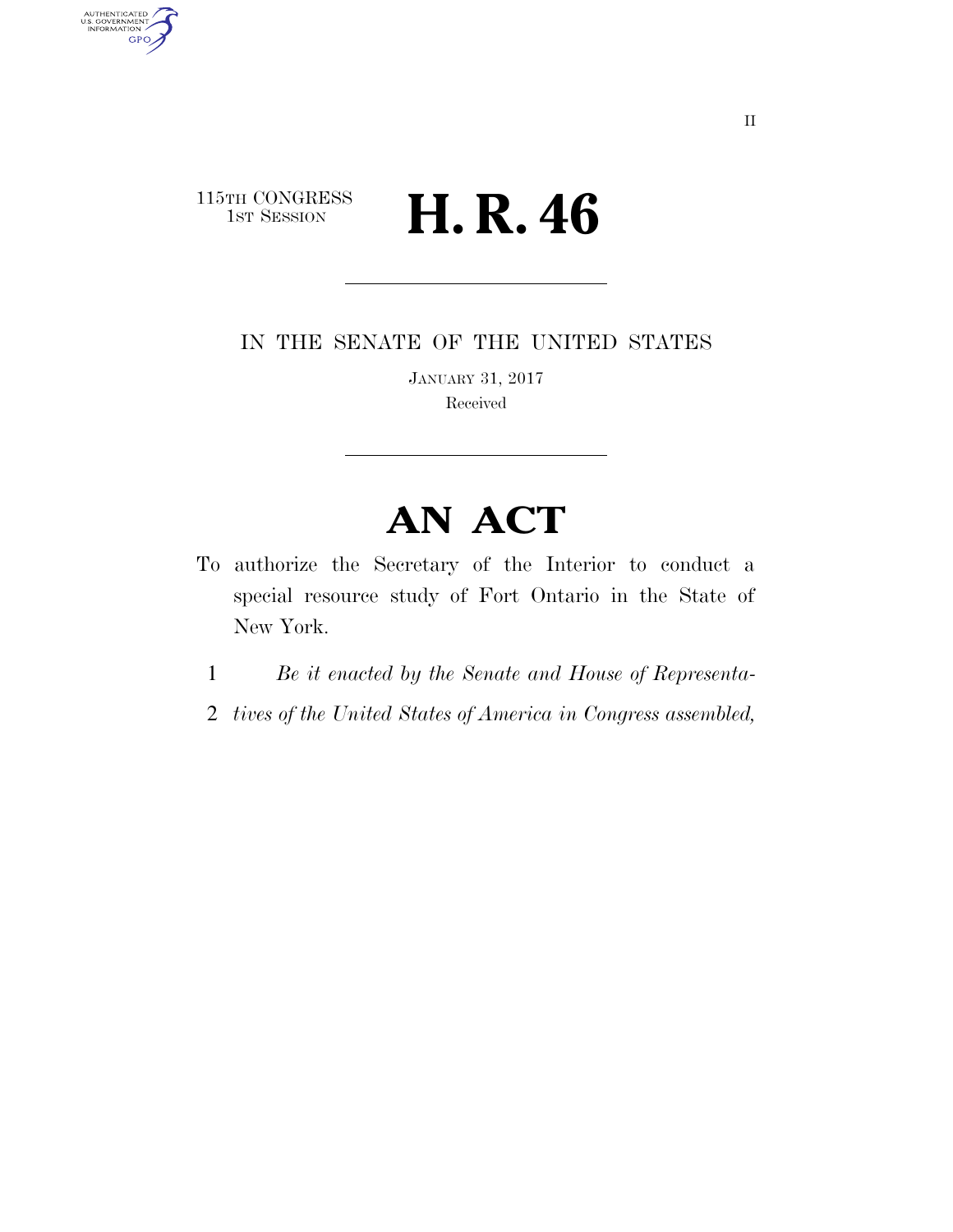## **SECTION 1. SHORT TITLE.**

 This Act may be cited as the ''Fort Ontario Study Act''.

## **SEC. 2. FINDINGS.**

Congress makes the following findings:

 (1) From 1755 until 1814, Fort Ontario and three previous fortifications built on the site of the Fort in Oswego, New York, on the shore of Lake Ontario were used as military installations during the French and Indian War, the Revolutionary War, and the War of 1812.

 (2) The original fort, erected by the British in 1755, was destroyed by French forces in 1756. The fort was rebuilt and subsequently destroyed during both the American Revolution and the War of 1812. The star-shaped fort was constructed on the site of the original fortifications in the 1840s, with im-provements made from 1863 through 1872.

 (3) The United States Armed Forces began ex- panding Fort Ontario in the early 20th century and by 1941, approximately 125 buildings stood at the fort.

**HR 46 RDS** (4) On June 9, 1944, President Franklin D. Roosevelt announced that Fort Ontario would serve as the Nation's only Emergency Refugee Camp dur-ing World War II. From August of 1944 until Feb-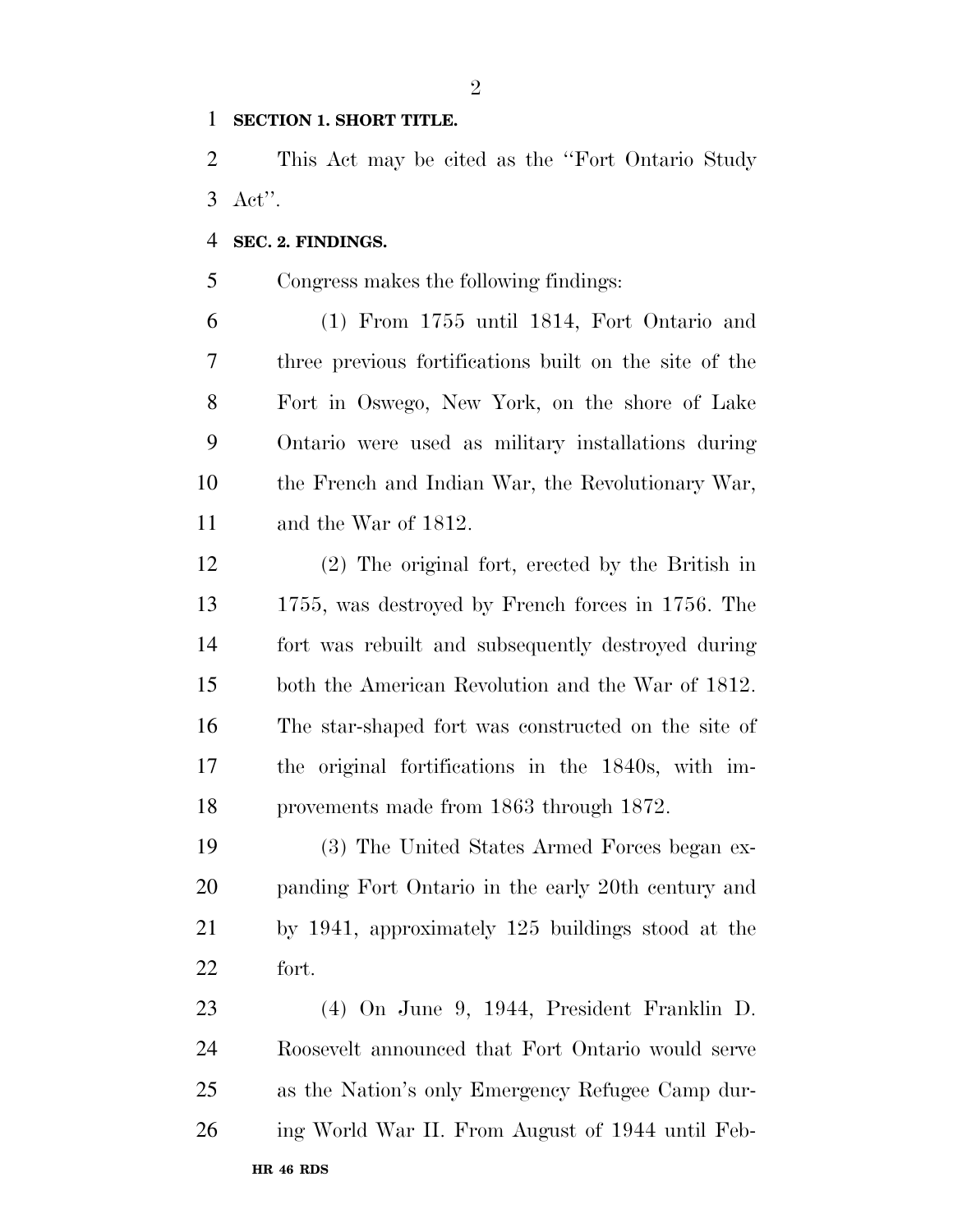Fort Ontario. (5) Fort Ontario was conveyed from the Fed- eral Government to the State of New York in 1946; it was used to house World War II veterans and their families and then converted to a State historic site in 1953. (6) A post cemetery containing the graves of 77 officers, soldiers, women, and children who served at Fort Ontario in war and peace is situated on the grounds of the fort. (7) In 1970, Fort Ontario was placed on the National Register of Historic Places. **SEC. 3. FORT ONTARIO SPECIAL RESOURCE STUDY.**  (a) STUDY.—The Secretary of the Interior (referred to in this section as the ''Secretary'') shall conduct a spe- cial resource study of Fort Ontario in Oswego, New York. (b) CONTENTS.—In conducting the study under sub- section (a), the Secretary shall— (1) evaluate the national significance of the site; (2) determine the suitability and feasibility of designating the site as a unit of the National Park System;

ruary 1946, nearly 1,000 refugees were sheltered at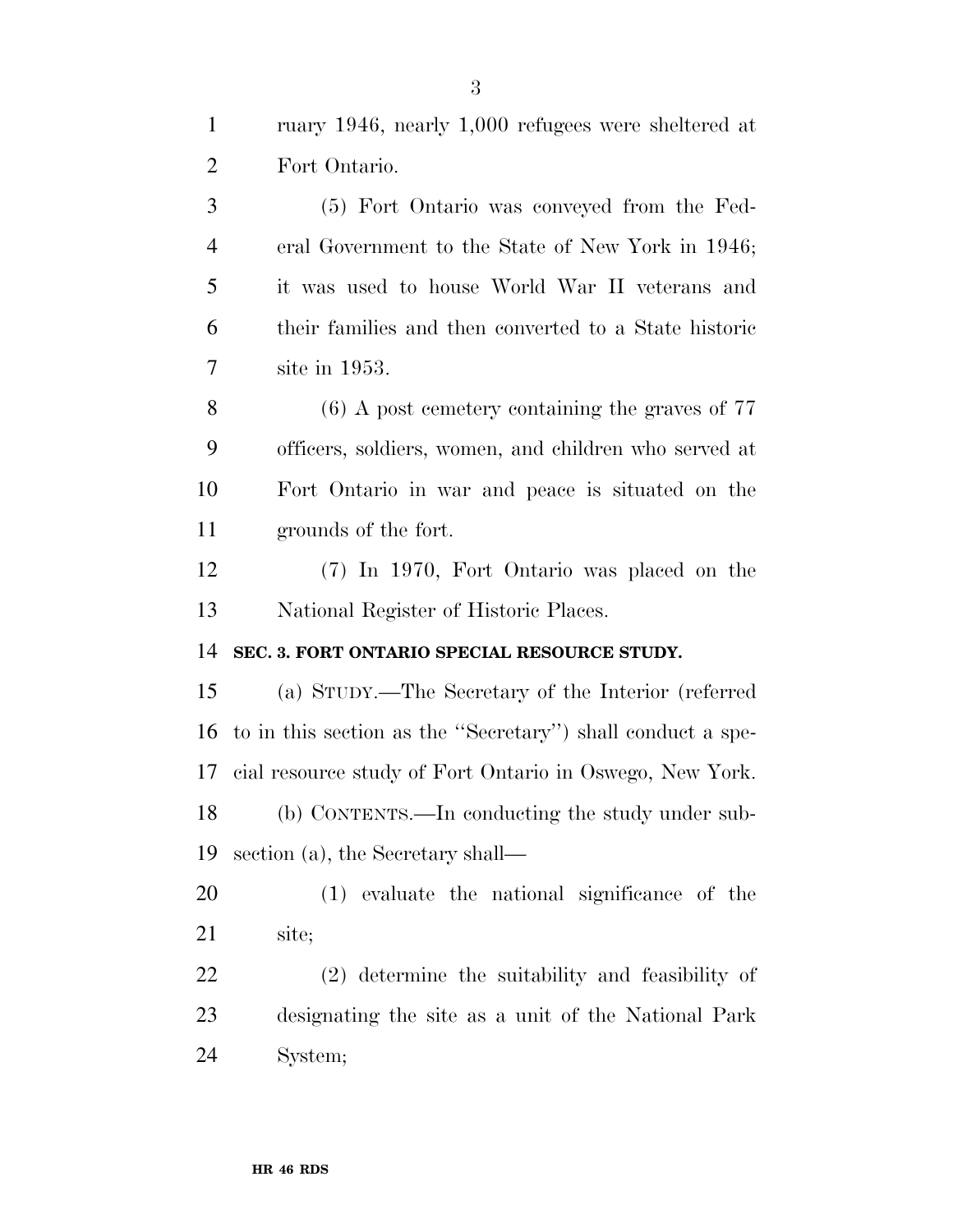(3) consider other alternatives for preservation, protection, and interpretation of the lands by Fed- eral, State, or local governmental entities, or private and nonprofit organizations;

 (4) consult with interested Federal, State, or local governmental entities, private and nonprofit or-ganizations or any other interested individuals;

 (5) determine the effect of the designation of the site as a unit of the National Park System on existing commercial and recreational uses and the effect on State and local governments to manage those activities;

 (6) identify any authorities, including con- demnation, that may compel or allow the Secretary to influence or participate in local land use decisions (such as zoning) or place restrictions on non-Federal land if the site is designated a unit of the National Park System; and

 (7) identify cost estimates for any Federal ac- quisition, development, interpretation, operation, and maintenance associated with the alternatives.

 (c) APPLICABLE LAW.—The study authorized under subsection (a) shall be conducted in accordance with sec-tion 100507 of title 54, United States Code.